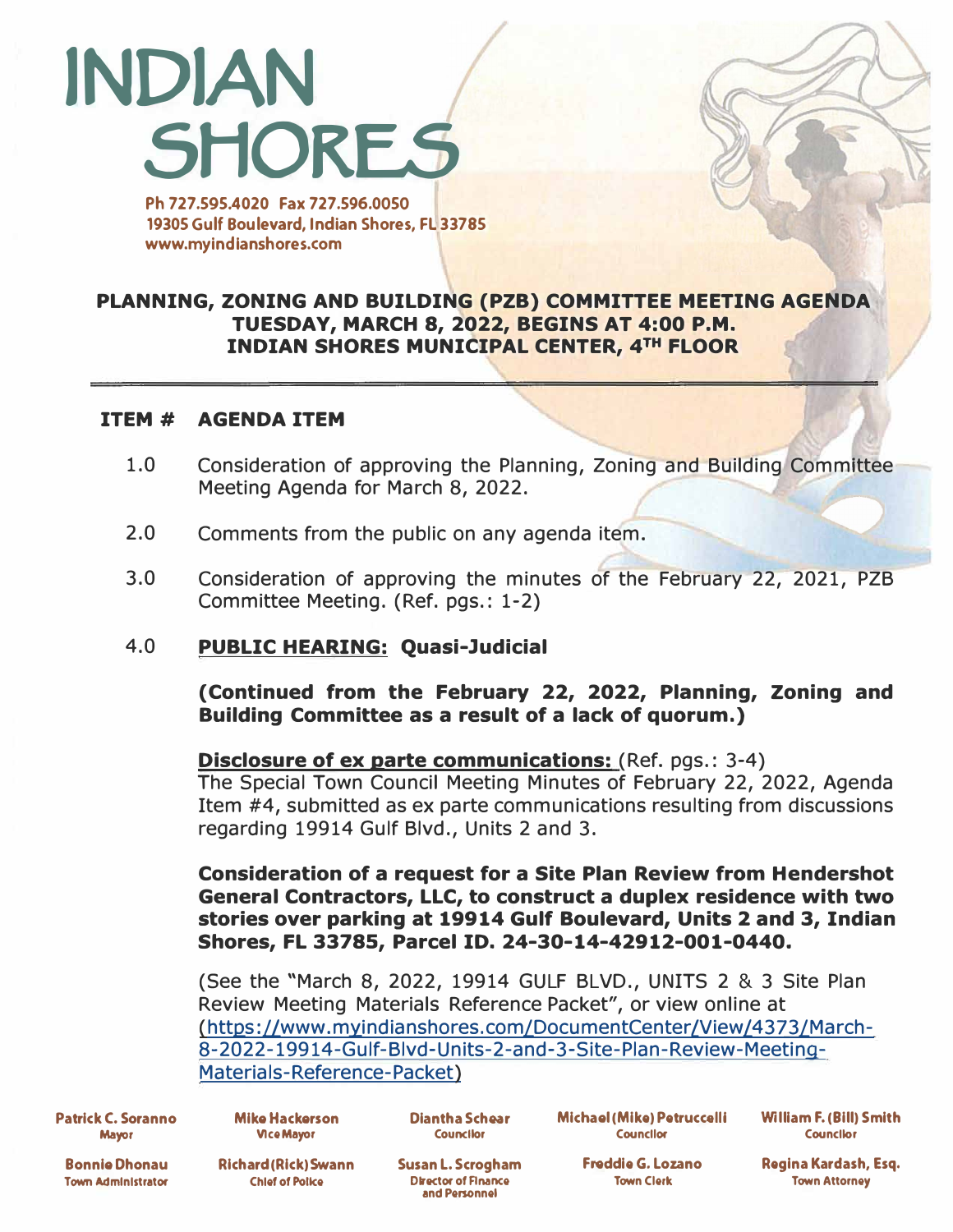Planning, Zoning and Building Committee Meeting Agenda March 8, 2022 Page 2

- 5.0 Citizens' comments on any subject.
- 6.0 PZB Committee members' comments on any subject.

PLEASE SILENCE ALL CELL PHONES PLEASE LIMIT PUBLIC COMMENTS TO 4 MINUTES

7.0 Meeting adjournment.

Freddie Lozano Town Clerk

Any person who decides to appeal any decision of the Planning, Zoning and Building Committee with respec<sup>t</sup> to any matter considered at any such meeting will need <sup>a</sup> record of the proceedings, and for such purpose, may need to ensure that <sup>a</sup> verbatim record of the proceedings is made, which record includes that testimony and evidence upon which the appeal is to be based.

Any person with <sup>a</sup> disability requiring reasonable accommodation in order to participate in this meeting should contact the Town Clerk's office with your reques<sup>t</sup> within <sup>24</sup> hours prior to the start of the meeting. Phone 727.595.4020, Fax 727.596.0050.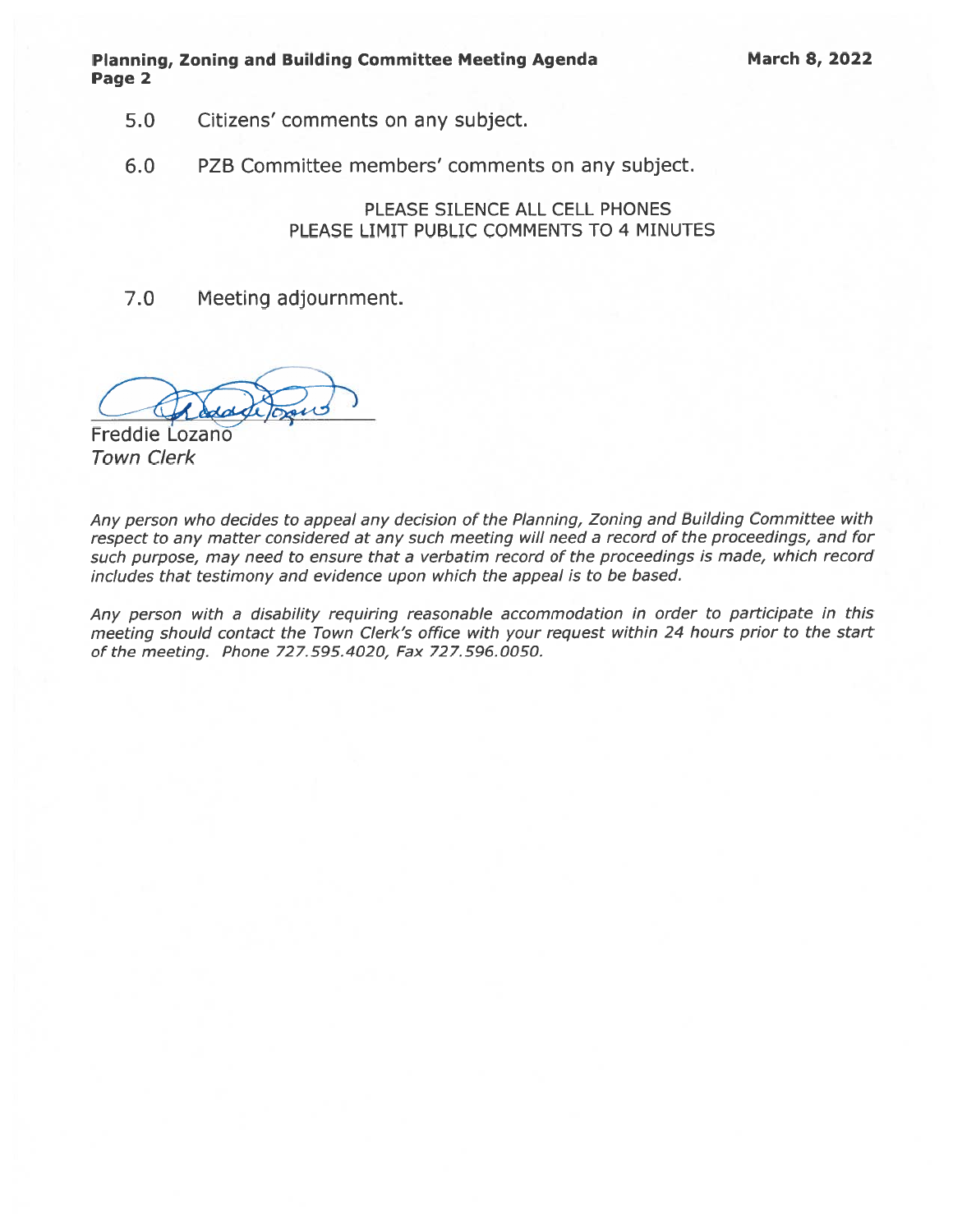## INDIAN 5M0RE5 /7

Ph 727.595.4020 Fax 727.596.0050 19305 Gulf Boulevard, Indian Shores, FL 33785 www.myindianshores.com

#### PLANNING, ZONING AND BUILDING (PZB) COMMITTEE MEETING MINUTES TUESDAY, FEBRUARY 22, 2022, BEGAN AT 3:10 P.M. INDIAN SHORES MUNICIPAL CENTER, 4TH FLOOR

#### The Meeting convened at 3:10 P.M.

- Those present: Councilor and Madam Chair Diantha Schear, Councilor and Vice Chair Bill Smith, PZB Citizen Member Dr. Candiss Rinker, PZB Alternate Citizen Member Roland Goerner, and Town Attorney Regina Kardash.
- Also present: Mayor Patrick Soranno, Vice Mayor Mike Hackerson, Councilor Mike Petruccelli, Town Administrator Bonnie Dhonau (by telephone), Town Clerk Freddie Lozano, Building Official Brian Rusu, Interim Town Engineer Jerry Dabkowski, and Jude Hendershot of Hendershot General Contractors, LLC.

Those absent: PZB Alternate Citizen Members Mark Housman and Claudia Riva.

#### ITEM # AGENDA ITEM

1.0 Consideration of approving the Planning, Zoning and Building Committee Meeting Agenda for February 22, 2022.

Motion by Dr. Rinker - seconded by Councilor Smith to approve the Planning, Zoning and Building Committee Meeting agenda for February 22, 2022. All ayes. Motion carried 3-0.

2.0 Comments from the public on any agenda item. None

3.0 Consideration of approving the Planning, Zoning and Building Committee Meeting Minutes of December 14, 2021, and December 21, 2021.

| Patrick C. Soranno   | Mike Hackerson                                                                                      | Diantha Schear                     | Michael (Mike) Petruccelli | William F. (Bill) Smith                             |
|----------------------|-----------------------------------------------------------------------------------------------------|------------------------------------|----------------------------|-----------------------------------------------------|
| <b>Mayor</b>         | Vice Mayor                                                                                          | Councilor                          | Councilor                  | Councilor                                           |
| <b>Bonnie Dhonau</b> | Richard (Rick) Swann<br>March 812022 - Planning Zoning and Building Cammittee Meeting Agenda Pasket | Susan L. Scrogham<br>and Personnel | Freddie G. Lozano          | Regina Kardash, Esq.<br>Refe <b>rence</b> dorRage 1 |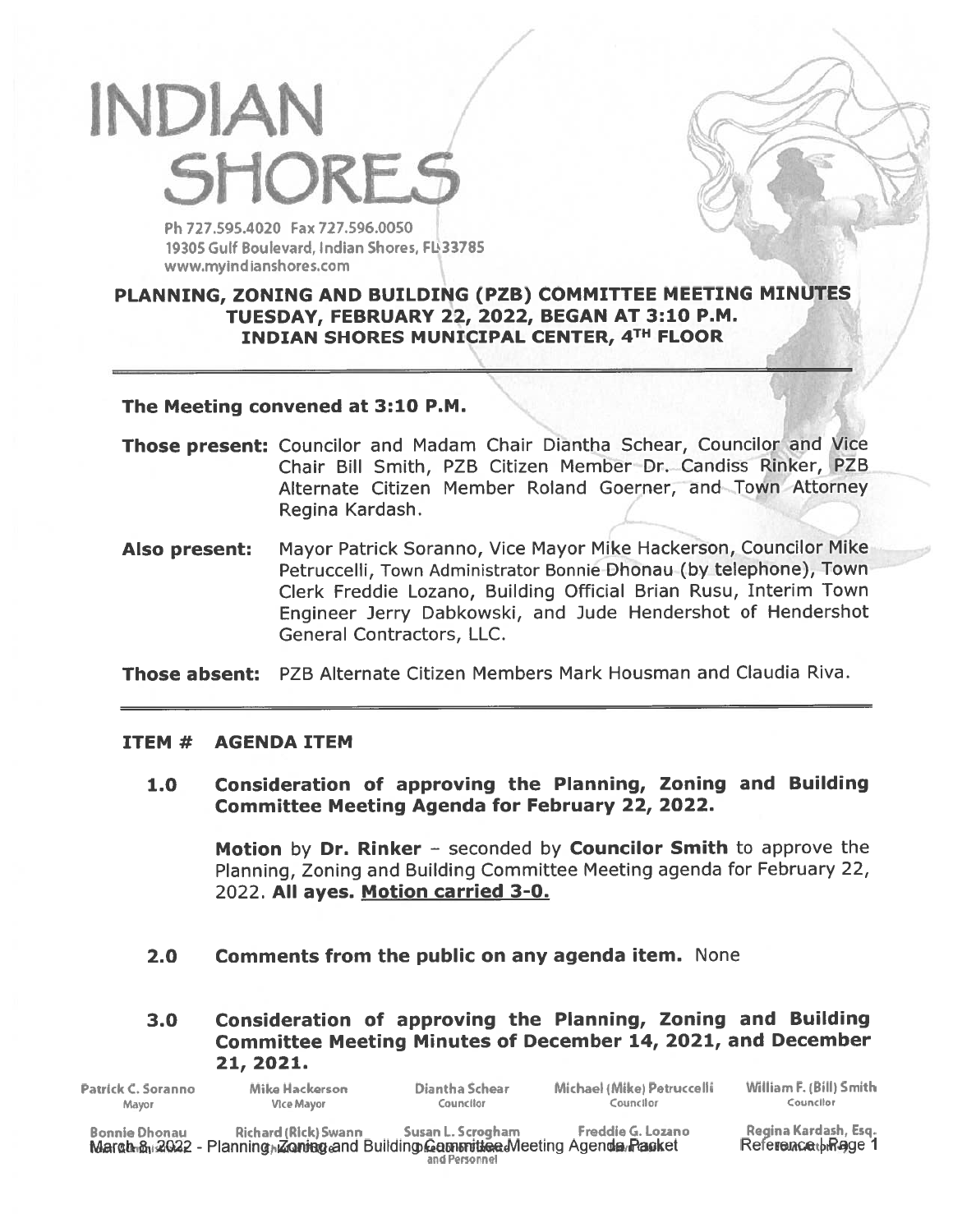Planning, Zoning and Building Committee Meeting Minutes February 22, 2022 Page 2

Motion by Councilor Smith - seconded by Dr. Rinker to approve the Planning, Zoning and Building Committee Meeting minutes of December 14, 2021, and December 21, 2021. All ayes. Motion carried 3-0.

#### 4.0 PUBLIC HEARING: Quasi-Judicial

Consideration of <sup>a</sup> reques<sup>t</sup> for <sup>a</sup> Site Plan Review from Hendershot General Contractors, LLC, to construct <sup>a</sup> duplex residence with two stories over parking at 19914 Gulf Boulevard, Units 2 and 3, Indian Shores, FL 33785, Parcel ID. 24-30-14-42912-001-0440.

Attorney Kardash noted that the Quasi-Judicial hearing did not have a quorum.

Mr. Lozano took <sup>a</sup> roll call. Dr. Rinker and Mr. Goerner were present. PZB Alternate Citizen Members Claudia Riva and Mark Housman were not present.

Motion by Dr. Rinker - seconded by Mr. Goerner to approve the continuance of the Site Plan Review for 19914 Gulf Blvd., Units 2 and 3, to March 8, 2022. All ayes. Motion carried 4-0 (Madam Chair Schear, Vice Chair Smith, Dr. Rinker, and Mr. Goerner).

Dr. Rinker and Attorney Kardash apologized to Mr. Hendershot for the lack of <sup>a</sup> quorum.

Mr. Hendershot replied that he understood.

5.0 Citizen's comments on any subject. None.

#### 6.0 PZB Committee members' comments on any subject. None

7.0 Meeting adjourned. 3:13 P.M.

Freddie Lozano Town Clerk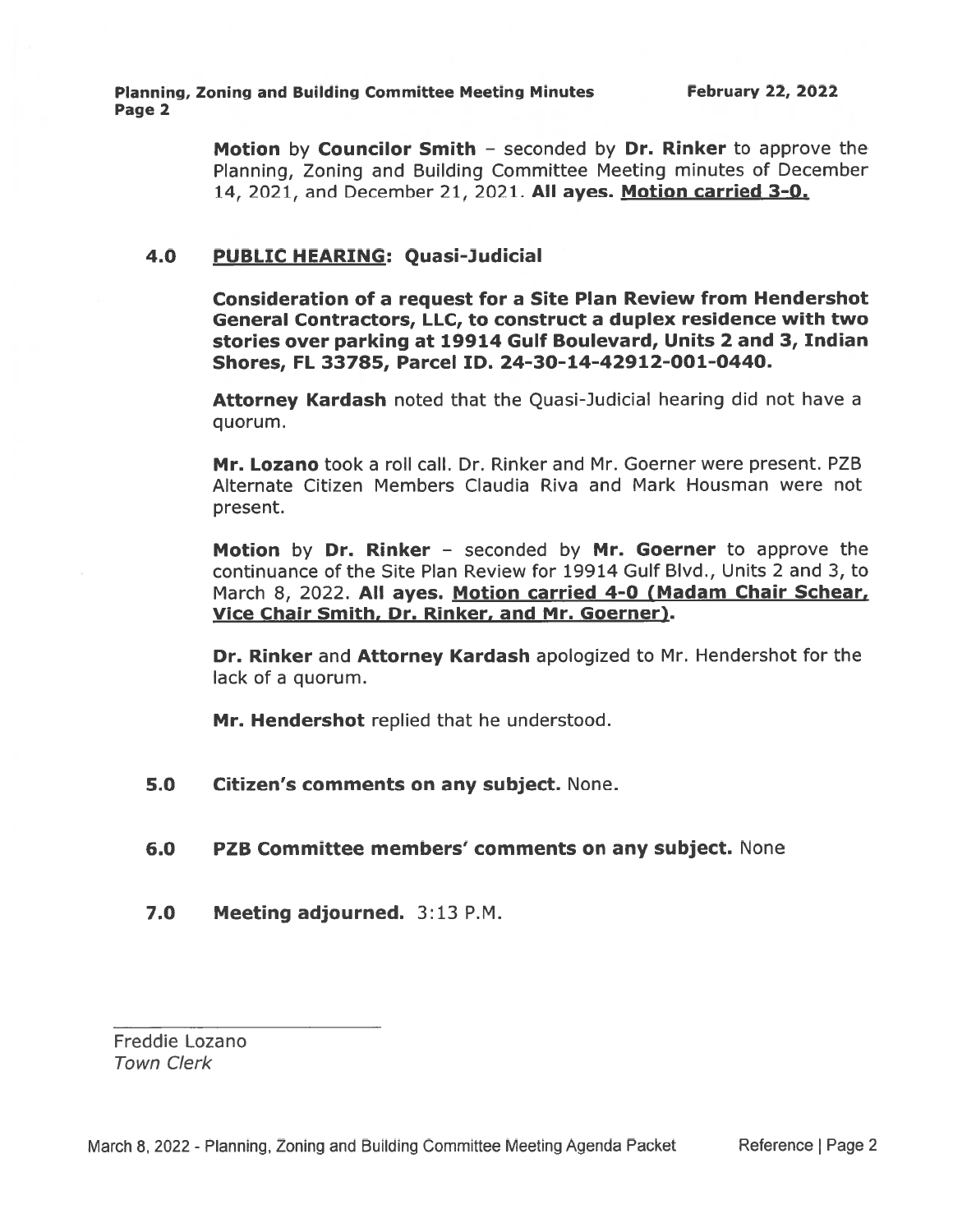#### Special Town Council Meeting Minutes **February 22, 2022** Page 3

Council Schear as Chair of the committee and Vice Mayor Hackerson as the Alternate Chair

Mayor Soranno listed the qualified candidates for consideration and would like their names included in the amended resolution:

- Noelle Daniel
- Michael Howard
- Mark McKee
- Rita Moreau
- Candiss Rinker
- Claudia Riva (Alternate 1)
- John Schilthuis (Alternate 2)

Mayor Soranno opened the floor for public comments, which there were none.

Motion by Vice Mayor Hackerson - seconded by Councilor Petruccelli to approve Resolution 03-2022 as amended to include Councilor Schear as Committee Chair, Vice Mayor Hackerson as Alternate Chair, and to list the names of the approved Committee candidates.

Council polled. All ayes. Motion carried 5-0.

#### 4.0 PUBLIC HEARING: Quasi-Judicial

Consideration of <sup>a</sup> reques<sup>t</sup> for <sup>a</sup> Site Plan Review from Hendershot General Contractors, LLC, to construct <sup>a</sup> duplex residence with two stories over parking at 19914 Gulf Boulevard, Units 2 and 3, Indian Shores, FL 33785, Parcel ID. 24-30-14-42912-001-0440.

Motion by Councilor Smith - seconded by Councilor Schear to table and continue the Site Plan Review reques<sup>t</sup> for 19914 Gulf Blvd., Units 2 and 3, at the March 8, 2022, Planning, Zoning and Building Committee and Town Council meetings. All ayes. Motion carried 5-0.

Following the motion, <sup>a</sup> conversation ensued on why the approval of this property's site plan had been prolonged. In addition to <sup>a</sup> lack of <sup>a</sup> quorum at the earlier Planning, Zoning and Building (PZB) Committee Quasi-Judicial Hearing, reasons such as flood elevation and <sup>a</sup> narrow drive aisle were briefly discussed. The contractor advised Mr. Dabkowski of the delayed delivery of the rock bed supplies. The contractor stated that installation of the drainage system would resume when the supplies arrive. Items of concern for this site plan have been addressed, and Mr. Dabkowski's most current letter recommends its approval.